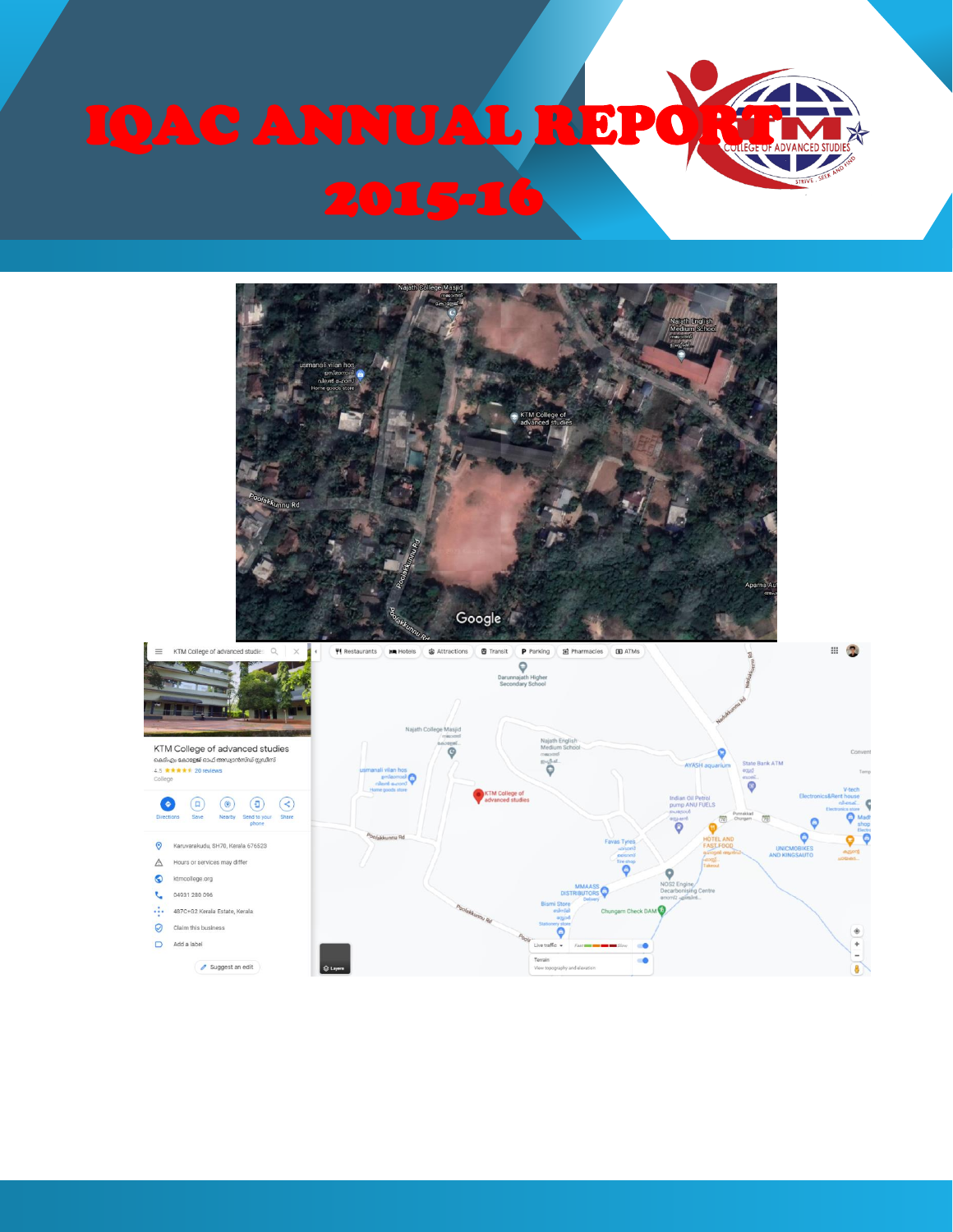The Internal Quality Assurance Cell (IQAC) of our college has been playing an active role since its inception to ensure that the College forges new paths of excellence. The IQAC offers constructive suggestions and lays down quality benchmarks for the effective functioning of the various units of the College. The following are some of the activities conducted by the IQAC during the academic year 2015-16.

The first meeting of the IQAC for the year 2015-16 was held on 15.06.2015. Principal Prof. Abdul Majeed KK presided over the meeting. It was decided to do the needful for the preparation of Academic calendar of the College and to submit the necessary suggestions to the Staff Council for the same. It was also decided to visit all the classes and to hear their requirements and suggestions. Also, the distribution of teachers work diaries was done on the same day. IQAC held its regular meeting on every third week of each month.

#### **Significant Activities and contributions made by IQAC**

As has been the practice in the past, this year also the IQAC collected from all stakeholders, students, teachers, employers and alumni feedbacks on curriculum and teachers and the collected data was analyzed and taken necessary steps for actions to be taken.

- IQAC Conducted an academic audit.
- IQAC spared no effort to conduct professional development programs for teaching and non-teaching staff of the College.
- IQAC creatively interfered to enhance the quality of teaching-learning process by ensuring that the planned activities are carried out in a time-bound manner.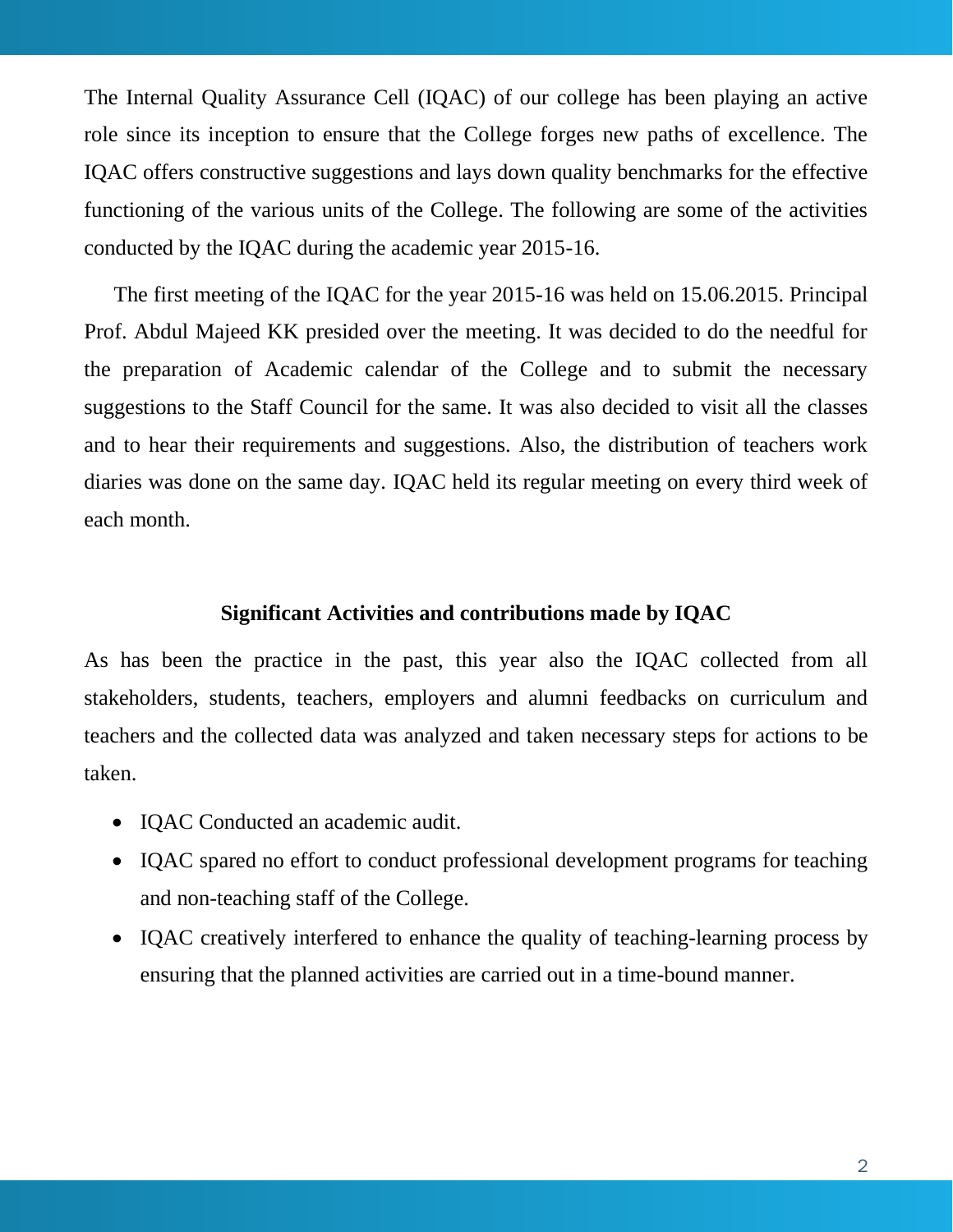# **Departmental Seminars**

- Department of Arabic organized One Day Workshop on "Research Methodology" on 30 September 2015.
- Three Day state level seminar on "Changing Global Power Equations" during 7-9 December 2015.
- Department of Commerce conducted One Day Workshop on "Co-operative Entrepreneurship" on 27 January 2016.
- Organized Two- day National Seminar on "Copy Right Issues in Electronic Information Age- Challenges and Prospects" during 12-13 February 2016.

### **Skill Enhancement Initiatives**

- Organised program on" Personal Interview skills with Group Discussions" on  $17<sup>th</sup>$ December 2015.
- Held class on 'Cyber Crime' on  $17<sup>th</sup>$ September 2015.
- Conducted Seminar on Communicative English on 13<sup>th</sup> January 2016.
- Organized Career Counselling 02 February 2016.
- A program on "How to face an interview" on 15<sup>th</sup> March 2016.

### **Extension and Outreach Programs**

- "Koode" (We are With You) in consonance with the Union Government's initiative of Beti Bachao, Beti Padhao.
- Language acquisition program for migrant laborers.
- Shashakthikaran: Educational and Social Enrichment Program for the orphan and destitute students.
- Awareness program for plantation laborers:
- Health Survey
- Psych-up: Program targeting class ten students.
- Pre-Marital Counseling.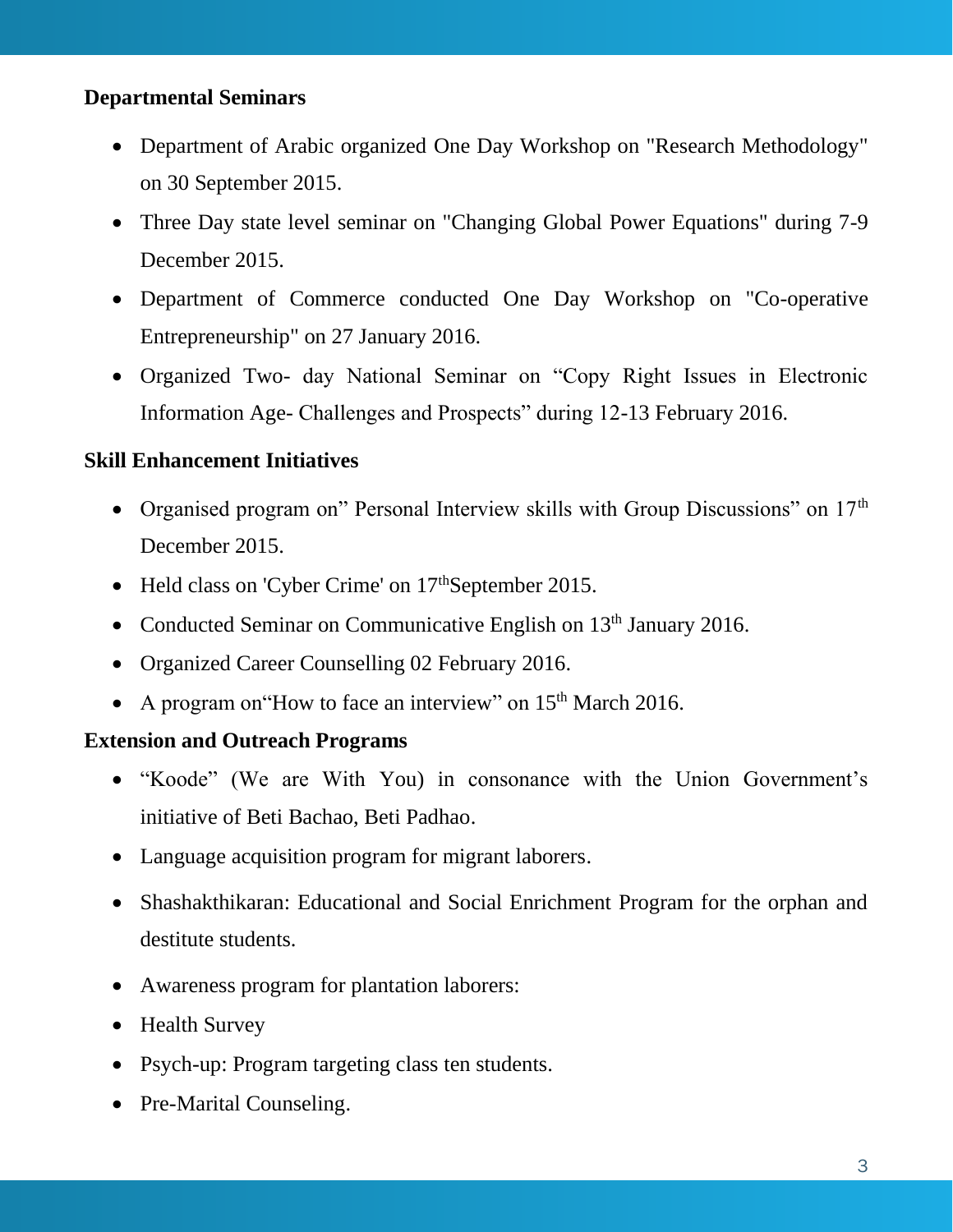# **Promotion of Research**

• As part of promoting research and research works IQAC appreciated Mr. Muhammed Aslam EK for publishing articles in UGC notified journal.

# **Contribution of IQAC to teaching- learning process**

- IQAC helps to maintain zero hour and substitute registers.
- It was held special programs for Advanced and Slow learners.
- IQAC makes it sure that open houses (class PTA meetings) are convened regularly.
- IQAC selected the students who deserve different scholarships and awards of the College.
- Teachers were encouraged to use IT tools in maximum number in the classrooms.

#### **Enhancement of staff competence**

For the enhancement of staff competency IQAC conducts workshops and orientation programs from time to time. Both Teaching and non teaching staffs of the college are the essential parts of the college for its smooth running; it needs timely oiling and maintenance. As a part of strengthening the staff competency IQAC organized many programs thi year too.

- An orientation program on "Fundamentals of NAAC" for Teaching and non teaching staff conducted on 28.07.2015.
- Spark orientation program was another move that IQAC of college made to make the staff wholly aware on SPARK system.
- Another orientation program also conducted in the name "Gain PF" for teaching and non teaching staff in which about 16 staff of the college participated.

### **'Quality Time'**

During this academic Year ie 2015-16, Internal Quality Assessment Cell take a new initiative namely "QT" (DA Quality Time). A new step for the overall development of